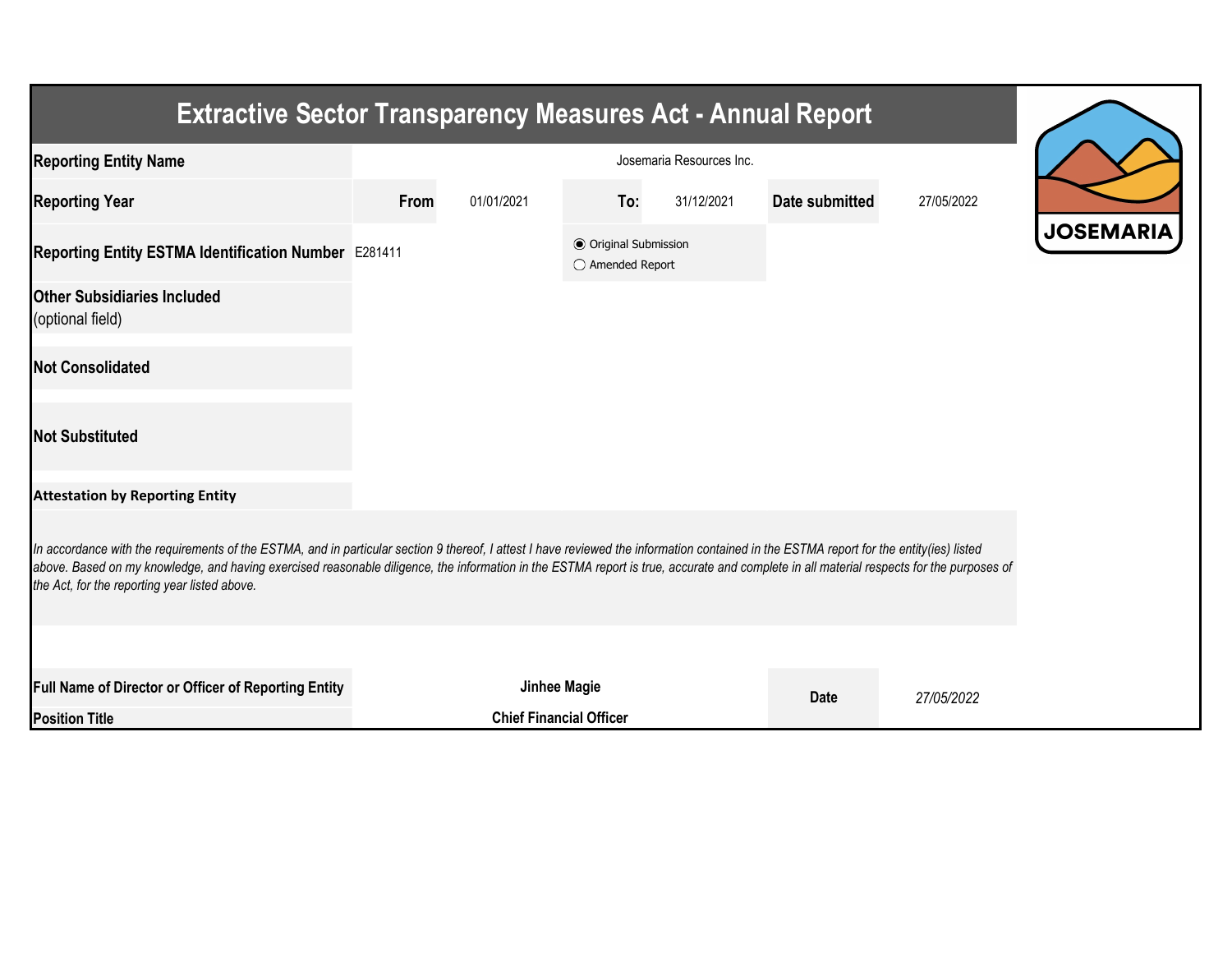| <b>Extractive Sector Transparency Measures Act - Annual Report</b>                                                                                                               |                          |                                                                                 |                                            |                  |           |                                                                                                                                                                                                                         |                |                  |                                                  |                               |                                                                                                            |
|----------------------------------------------------------------------------------------------------------------------------------------------------------------------------------|--------------------------|---------------------------------------------------------------------------------|--------------------------------------------|------------------|-----------|-------------------------------------------------------------------------------------------------------------------------------------------------------------------------------------------------------------------------|----------------|------------------|--------------------------------------------------|-------------------------------|------------------------------------------------------------------------------------------------------------|
| <b>Reporting Year</b><br><b>Reporting Entity Name</b><br><b>Reporting Entity ESTMA</b><br><b>Identification Number</b><br><b>Subsidiary Reporting Entities (if</b><br>necessary) | From:                    | 01/01/2021                                                                      | To:<br>Josemaria Resources Inc.<br>E281411 | 31/12/2021       |           | <b>Currency of the Report</b>                                                                                                                                                                                           | CAD            |                  |                                                  |                               |                                                                                                            |
| <b>Payments by Payee</b>                                                                                                                                                         |                          |                                                                                 |                                            |                  |           |                                                                                                                                                                                                                         |                |                  |                                                  |                               |                                                                                                            |
| Country                                                                                                                                                                          | Payee Name <sup>1</sup>  | Departments, Agency, etc<br>within Payee that Received<br>Payments <sup>2</sup> | <b>Taxes</b>                               | <b>Royalties</b> | Fees      | <b>Production Entitlements</b>                                                                                                                                                                                          | <b>Bonuses</b> | <b>Dividends</b> | Infrastructure<br>Improvement<br><b>Payments</b> | Total Amount paid to<br>Payee | Notes <sup>34</sup>                                                                                        |
| Argentina                                                                                                                                                                        | Municipality of Albardon |                                                                                 |                                            |                  | 1,050,000 |                                                                                                                                                                                                                         |                |                  |                                                  |                               | Payments relate to acquisition of land<br>1,050,000 holdings for offices and equipment<br>staging facility |
| Argentina                                                                                                                                                                        | Province of San Juan     |                                                                                 |                                            |                  | 110,000   |                                                                                                                                                                                                                         |                |                  |                                                  |                               | Withholding tax on eligible mining<br>110,000 expenditures for Provincial "Mining<br>Fund"                 |
| <b>Additional Notes:</b>                                                                                                                                                         |                          |                                                                                 |                                            |                  |           | The reported payments were originally made in Argentinian pesos. The payments were translated using a monthly weighted-average exchange rate during the reporting period of .013 Argentinian pesos per Canadian dollar. |                |                  |                                                  |                               |                                                                                                            |